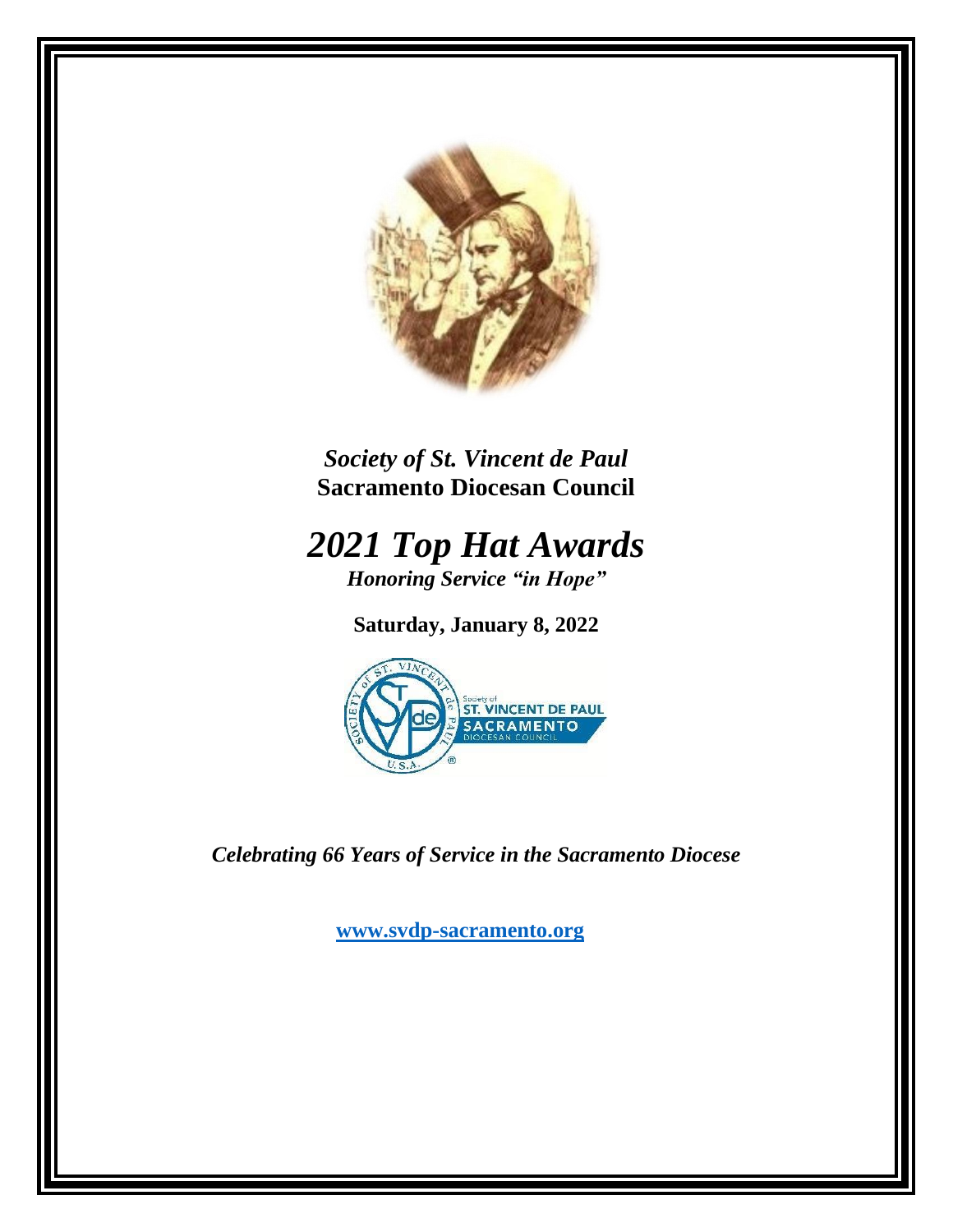

#### **PROGRAM**

**Welcome**

**Opening Prayer** *Rev. Michael Kiernan, Council Spiritual Advisor*

> **President's Greeting** *Joe Alves, Council President*

**Presentation of Awards**

**COUNCIL AWARDS** *Presented by District Council Presidents*

**Bl. Sr. Rosalie Rendu Award** OUR LADY OF GRACE CONFERENCE, WEST SACRAMENTO

> **Emmanuel Bailly President's Award** SONJA CRAIGHTON

> > **Founders Award** ELIZABETH EHNAT

**St. Louise De Marillac Award** JOHN MURPHY

> **Top Hat Award** CHUCK COLEMAN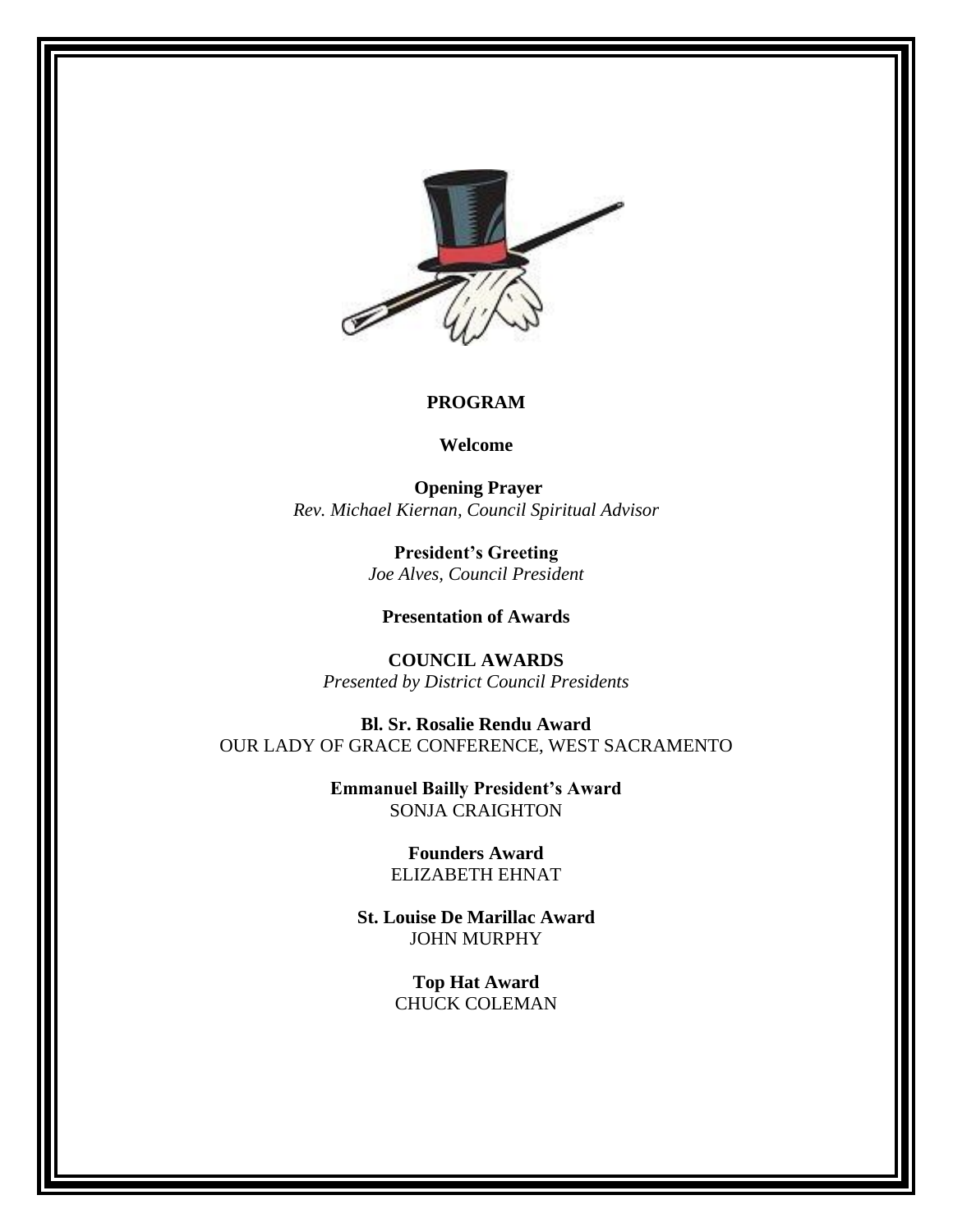

## **SACRAMENTO DIOCESAN COUNCIL**

# **OFFICERS**

Joe Alves, President Open, Vice President Alanna Butterworth, Secretary Chuck Coleman, Treasurer Judy Dietlein, Immediate Past President

### **DISTRICT PRESIDENTS**

Peggy Niswander, North District Barbara O'Brien, Placer District John Murphy, Sacramento East District Marty Haley, South Sacramento/Elk Grove District Sonja Craighton, Yolo/Metro District Charmaine Ferraz, Solano District

# **DIRECTORS**

Pat Bosworth, Bob Dietlein, David Gonzalez, Dot O'Connor, Paul Starkey